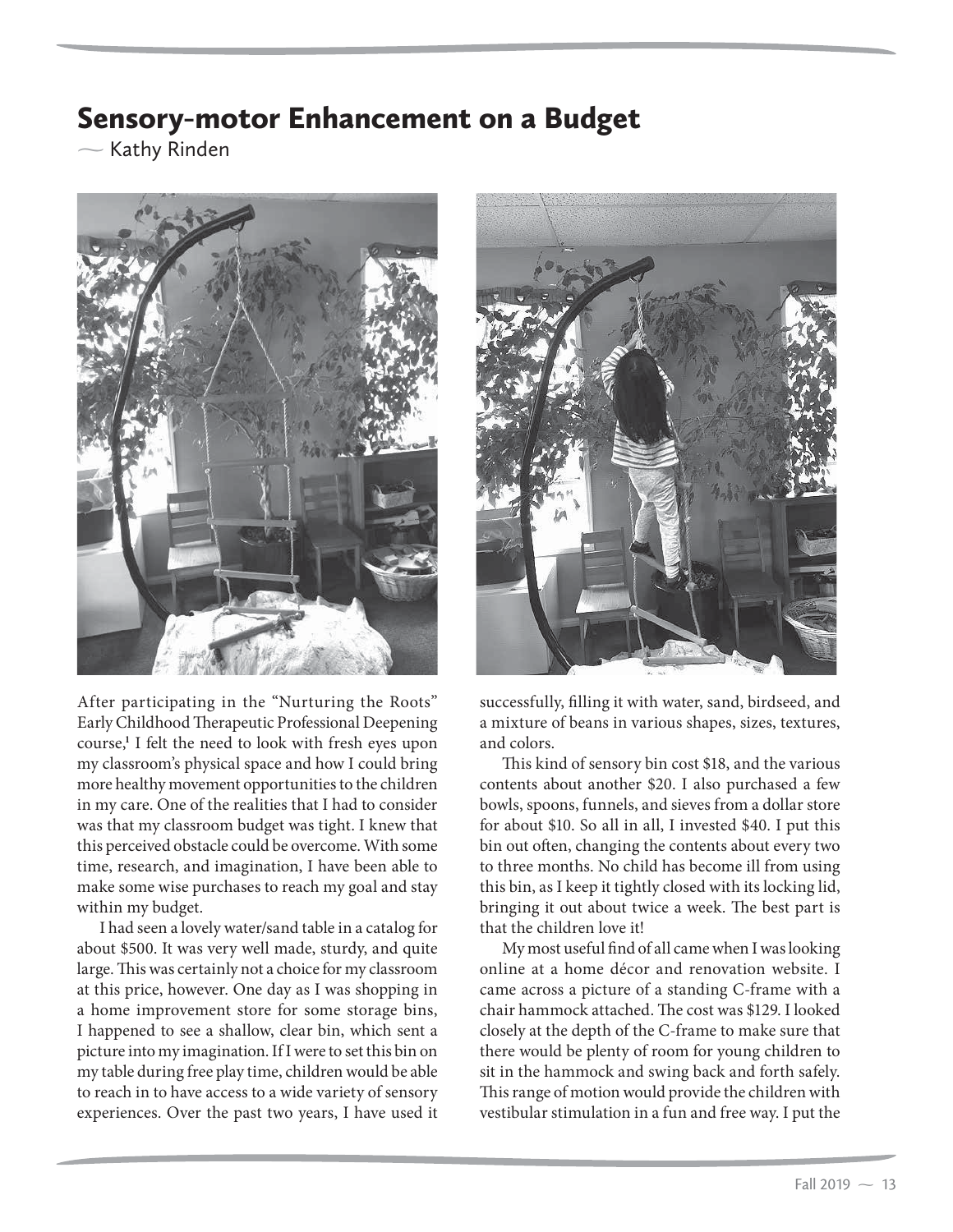

C-frame together easily, placed two heavy sand bags on opposite sides of the x-shaped bottom legs, laid down a thick, heavy cushion on top of the iron legs and sand bags, and then covered it all with a quilt. It looked lovely and the children were overjoyed and enthusiastic to try this new apparatus.

After a while, I noticed that if I could find a swiveling carabiner (between \$10-\$30), the hammock would not only go back and forth, but would twist 360 degrees, allowing the children to twirl! This gave the flexibility to provide deeper experiences if children wished for them. Once I saw the benefits of the hammock chair, I began to add other possibilities. I purchased a wooden ladder for \$25, a monkey bar for \$25, a swing that I made for free from a rope and a smooth stick, and a hanging pod for \$30. All of these additional pieces of equipment, I simply attached with other carabiners to the swivel carabiner, which always remained on the C-frame. Now we had a wide variety of sensory-motor stimulating equipment from which

to choose each day.

These pieces of equipment are stored away and come out during free play time and during the first half-hour of our day when we also create "obstacle courses." The obstacle courses are constructed using benches, balance beams, chairs, boards, a small (donated) trampoline, and curvy boards. My earlyarriving students love to be the ones to help to set up the course each morning. Within those first thirty minutes of the day, the children have time to connect with friends and teachers, say goodbye to parents, and become engaged in a variety of playful opportunities that offer sensory-motor experiences.

So, for \$300, which I spent over the course of a year, I was able to bring many more sensory integration experiences to the children in my care. Such a reasonable investment has given me the chance to better support all of the children, especially those in need. Because the obstacle courses, sensory bin, and the C-frame apparatus give everyone the ability to